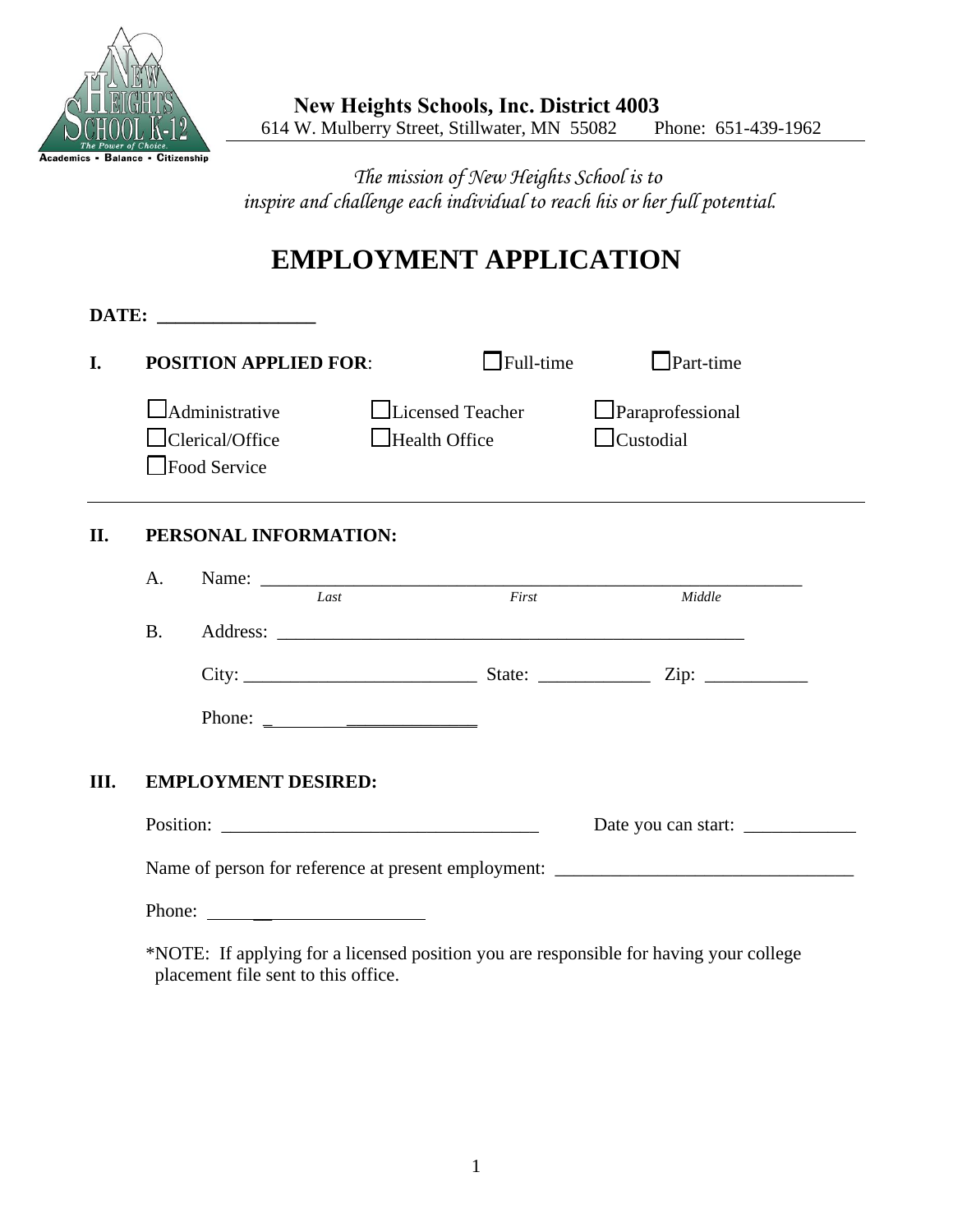# **IV. EDUCATIONAL PREPARATION:**

| <b>EDUCATION</b>         | <b>SCHOOL</b> | <b>LOCATION</b> | <b>GRADUATED</b><br><b>YES</b><br><b>NO</b> | <b>DEGREE</b> |
|--------------------------|---------------|-----------------|---------------------------------------------|---------------|
| <b>High School</b>       |               |                 | Yes                                         |               |
| Vocational/<br>Technical |               |                 | Yes                                         |               |
| College                  |               |                 | Yes                                         |               |
| Graduate<br>School       |               |                 | Yes                                         |               |

Number of graduate credits earned beyond last degree: Quarter Credits: \_\_\_\_\_\_\_\_\_Semester Credits: \_\_\_\_\_\_\_\_\_\_

# **V. WORK EXPERIENCE: List most recent position first.**

| <b>EMPLOYER</b> | <b>ADDRESS</b> | <b>PHONE</b> | <b>POSITION</b> | <b>START/END</b><br><b>DATE</b> |
|-----------------|----------------|--------------|-----------------|---------------------------------|
|                 |                |              |                 |                                 |
|                 |                |              |                 |                                 |
|                 |                |              |                 |                                 |
|                 |                |              |                 |                                 |
|                 |                |              |                 |                                 |
|                 |                |              |                 |                                 |

# **VI. LICENSURE: VI. a. TRA #:**

Please list the licenses you currently hold required or relevant to this position.

| <b>LICENSURE</b> | <b>NUMBER</b> | <b>EXPIRATION DATE</b> |
|------------------|---------------|------------------------|
|                  |               |                        |
|                  |               |                        |
|                  |               |                        |
|                  |               |                        |

#### **VII. AWARDS OR DISTINCTIONS:**

Please list any awards or distinctions that are relevant to this position.

| <b>AWARD OR DISTINCTION</b> | <b>ORGANIZATION</b> | <b>DATE RECEIVED</b> |
|-----------------------------|---------------------|----------------------|
|                             |                     |                      |
|                             |                     |                      |
|                             |                     |                      |
|                             |                     |                      |